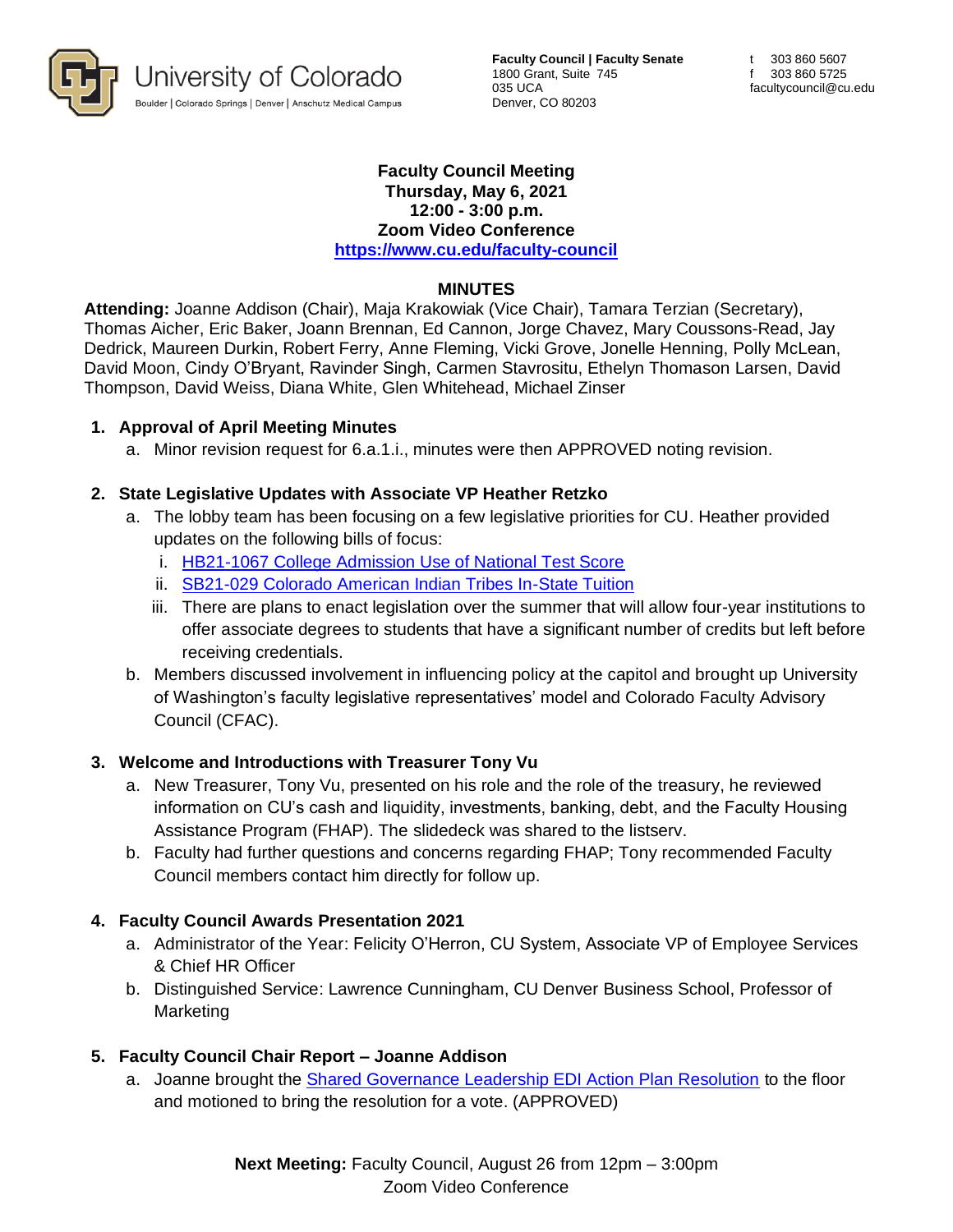b. Council members voted to approve the resolution. (APPROVED)

# **6. Campus Faculty Assembly Updates**

- a. Anschutz Cindy O'Bryant, Chair
	- i. The campus has appointed a Vice Chancellor for Information Systems and Services. Anschutz Faculty Assembly will be holding elections at the end of the month.
- b. Boulder Robert Ferry, Chair
	- i. Boulder Faculty Assembly recently held elections and elected Tiffany Beechy as the BFA Chair. The Professional Rights & Responsibilities (PRR) document received final approval on April 29, 2021, more information on PRR can be [found here.](https://www.colorado.edu/bfa/resources/prr) The BFA passed an amended version of the resolution to censure Mark Kennedy.
- c. Colorado Springs David Weiss, President
	- i. The campus worked with CU system to require vaccinations, this also led to other campus discussions about people seeking exemptions. The Faculty Assembly is voting on recommendations about what the fall semester will look like with faculty research grants. The Provost search will resume in the fall. The online initiative continues, faculty drafted explanations of instructional modes like providing examples of online synchronous and asynchronous.
- d. Denver Michael Zinser, Chair
	- i. The Denver Faculty Assembly held elections and elected Jarrod Hanson as the Denver FA Chair. The FA is involved in a vaccination committee that is currently discussing prioritization and distribution. Intellectual property topic generated a lot of concern particularly with IRC faculty. Data monitoring and governance is also a big concern, the LETTS committee is involved with working on this. Denver FA recently presented their awards.

# **7. Faculty Council Committee Updates**

- a. Budget Diana White, Chair
	- i. Diana presented the committee's revised charge and motioned to approve renaming the committee to the Faculty Council Budget & Finance Committee; the council voted to approve the charge revision and name change. (APPROVED)
- b. Communication Carmen Stavrositu, Chair
	- i. Carmen shared the committee's work on the Faculty Council DEI statement, members were invited to provide feedback and comments. The [Faculty Guide](https://www.cu.edu/faculty-council/faculty-guide) is now live on the website. A newsletter will be published in the fall, Carmen and Carrie Makarewicz, the incoming co-Chair, will be reaching out to incoming Chairs about article content.
- c. CREE Jorge Chavez, Chair
	- i. The committee continues its work on CREE's charge revision. Members are continuing outreach to diversity groups, they are currently meeting with Denver groups, Dr. Brenda Allen and CDO Theodosia Cook. CREE's Police Violence Letter and Asian Community Solidary Statement & Resources have been published on [their webpage.](https://www.cu.edu/faculty-council/committees/committee-on-racial-and-ethnic-equity) Cerian Gibbes has been elected as the incoming Chair for CREE.
- d. EPUS David Thompson, Chair